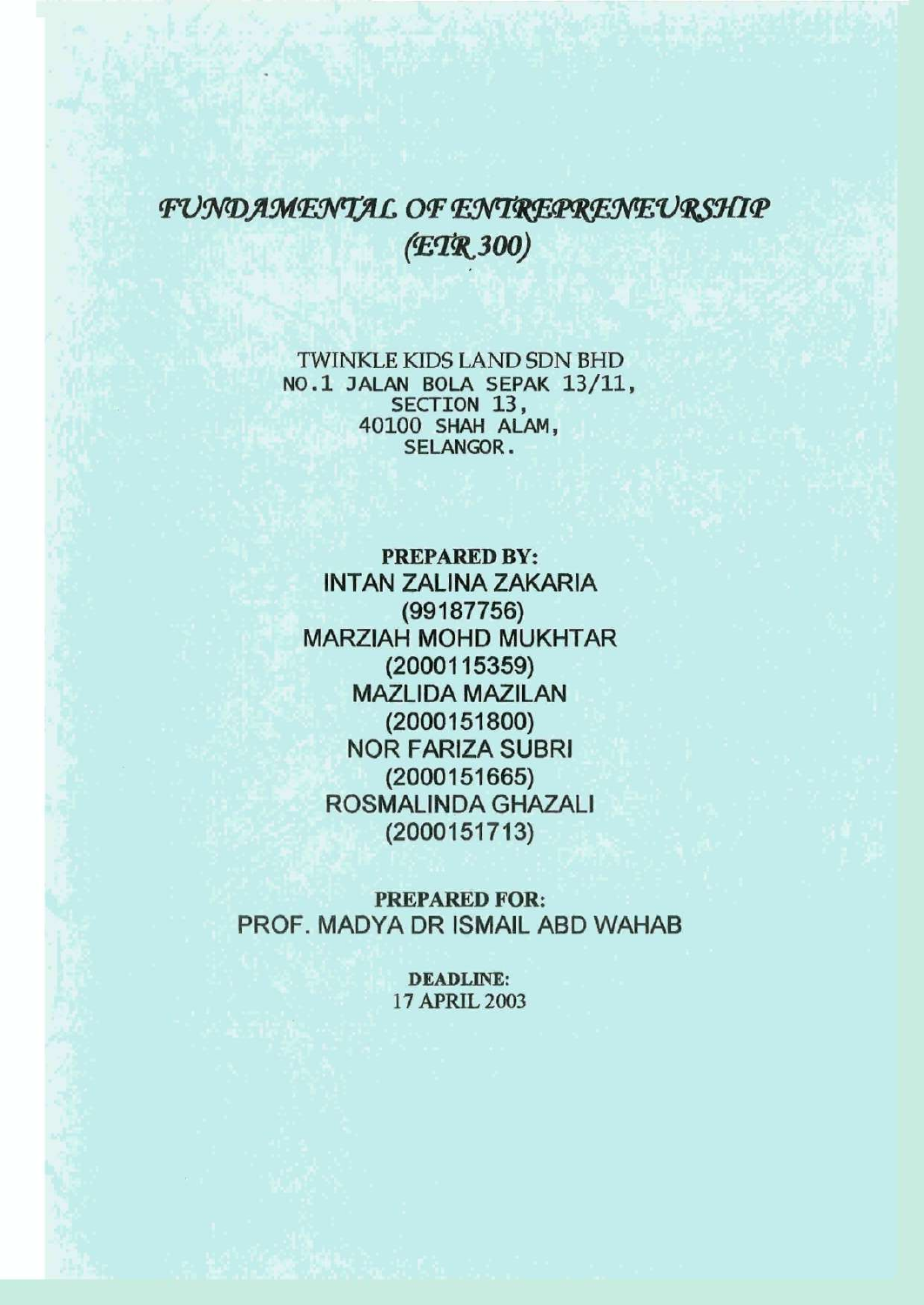## **TABLE OF CONTENTS**

| <b>NUMBER</b>           | <b>FEATURES</b>                       |
|-------------------------|---------------------------------------|
| $\mathbf{1}$            | Acknowledgement                       |
| $\overline{2}$          | Cover Letter                          |
| 3                       | Partnership Agreement                 |
| $\overline{\mathbf{4}}$ | Introduction                          |
| 5                       | Purpose                               |
| 6                       | Company's Background                  |
| 7                       | Background of Partners / Shareholders |
| 8                       | Location of Project                   |
| 9                       | <b>Administration Plan</b>            |
| 10                      | Marketing Plan                        |
| 11                      | Operation Plan                        |
| 12                      | <b>Financial Plan</b>                 |
| 13                      | Appendices                            |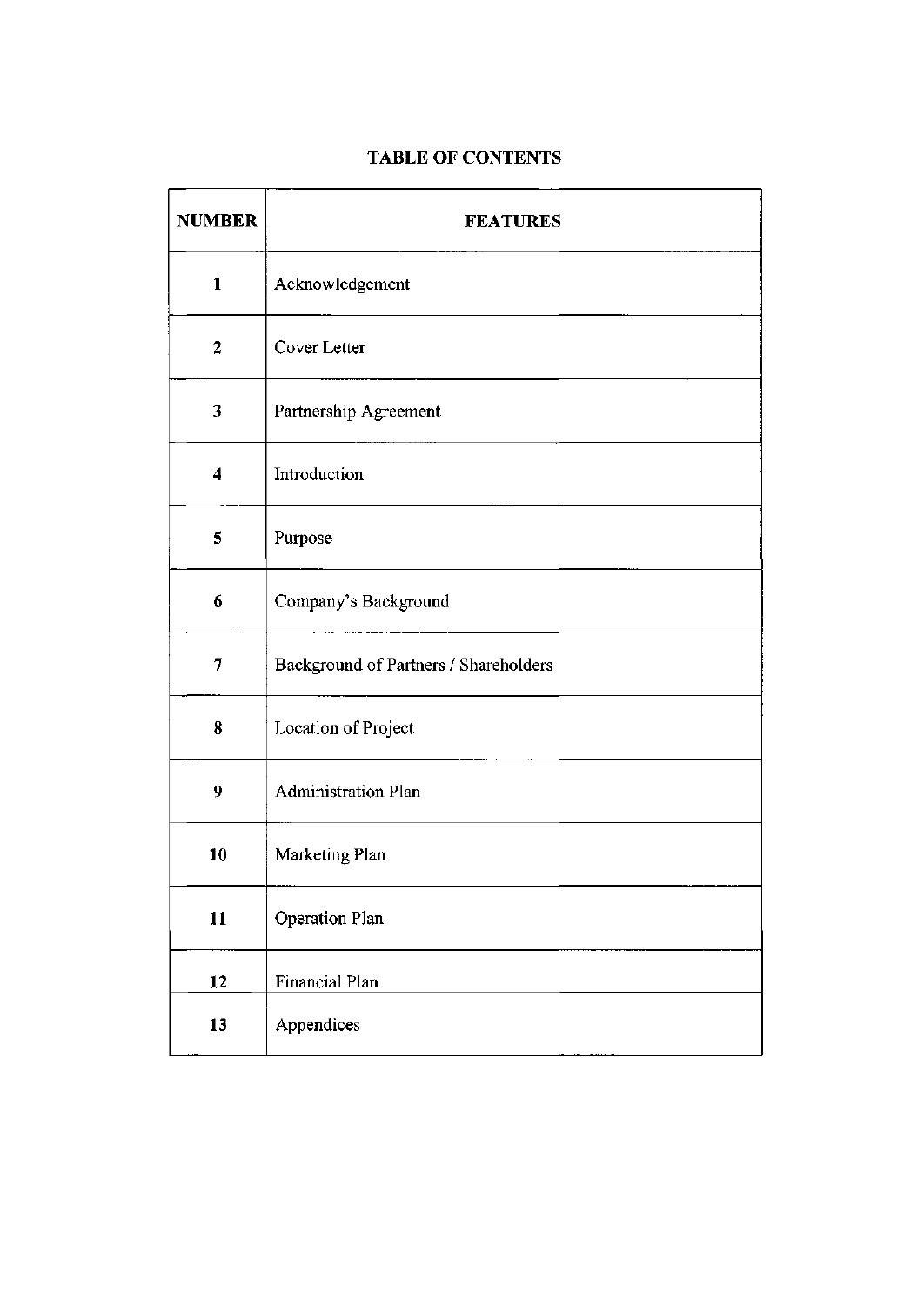## ACKNOWLEDGEMENT

First and foremost, we would like to thank Allah s.w.t for giving us the strength and will to complete this business plan. We would also like to take this opportunity to thank those who directly and indirectly helped us throughout the semester in terms of their contributions, opinions and support to this project. Without their support and encouragements, it would be impossible for us to meet the deadline.

Our special thanks to our ETR lecturer, Prof. Madya Dr. Ismail Abd. Wahab for his guidance and critism. Without his ' directions', we would be 'lost' in trying to find relevant information for this business plan. All our colleagues also should deserve a recognition in this project.AU of them had been very supportive and [friendly.lt](http://friendly.lt) was an invaluable and enjoyable working experience that we will not ever forget.

We would also like to acknowledge the contributions of Miss Esther Yong ,the General manager of Kindergarten Operations, Education ventures Sdn.Bhd and Cik Melissa from Tadika Seri Kurnia who willingly and helpful enough to let us interviewed [them.lt](http://them.lt) was such an unforgettable event.

A special thanks to our senior and housemates for their help and brilliant advice towards the completion of this paperwork..

We would also like to to express our gratitude to Mrs. Hui for her help regarding the information about pre-school education.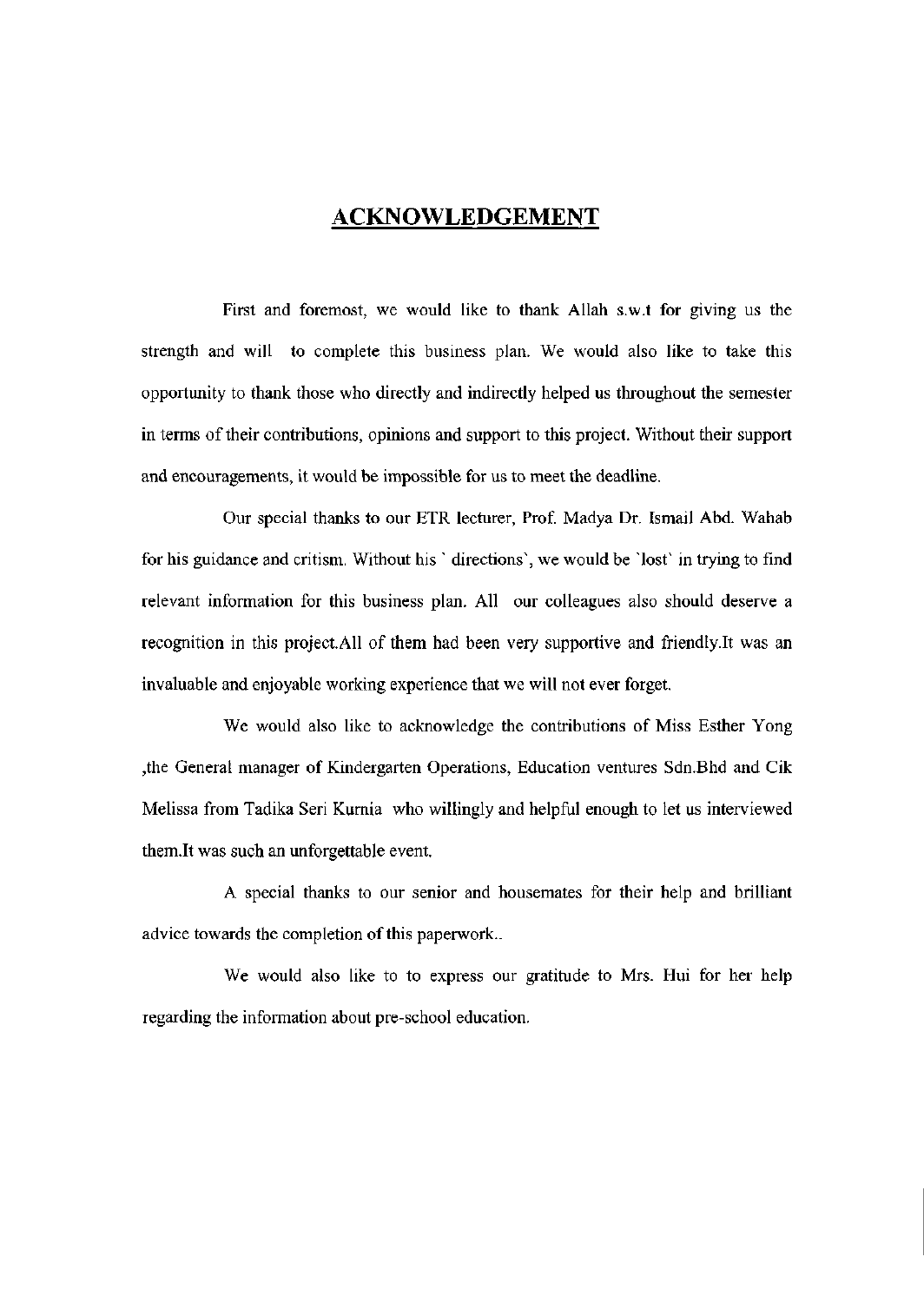Finally, our biggest appreciation goes to our beloved family. Their positive encouragement, love and support had given us the confidence to complete this business plan.

We really appreciate what you all have done for us.

May Allah Bless Us All.